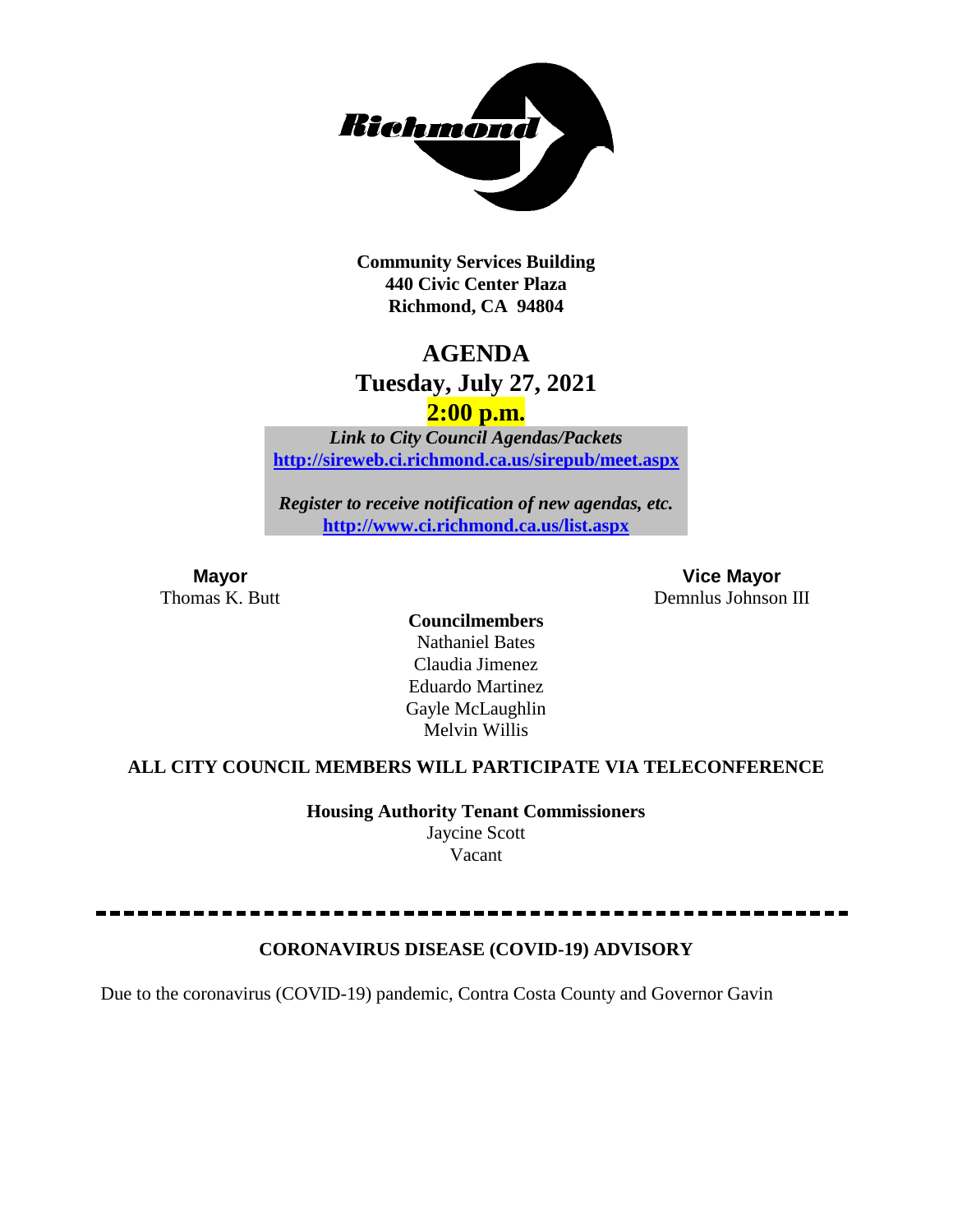Newsom have issued multiple orders requiring sheltering in place, social distancing, and reduction of person-to-person contact. Accordingly, Governor Gavin Newsom has issued executive orders that allow cities to hold public meetings via teleconferencing. Both **<https://www.coronavirus.cchealth.org/>** and **[http://www.ci.richmond.ca.us/3914/Richmond-](http://www.ci.richmond.ca.us/3914/Richmond-Coronavirus-Info)[Coronavirus-Info](http://www.ci.richmond.ca.us/3914/Richmond-Coronavirus-Info)** provide updated coronavirus information.

DUE TO THE SHELTER IN PLACE ORDERS, attendance at the City of Richmond City Council meeting will be limited to Council members, essential City of Richmond staff, and members of the news media. Public comment will be confined to items appearing on the agenda and will be limited to the methods provided below. Consistent with **Executive Orders N-29-20 and N-08-21** this meeting will utilize teleconferencing only. The following provides information on how the public can participate in this meeting.

#### **How to watch the meeting from home:**

- 1. KCRT Comcast Channel 28 or AT&T Uverse Channel 99
- 2. Livestream online at<http://www.ci.richmond.ca.us/3178/KCRT-Live>

#### **Public comment may be submitted by mail, email and/or Zoom video conference in the manner that follows; provided that no member of the public may submit more than one verbal comment per agenda item.**

- **1.** Via mail received by 1:00 p.m. the day of the meeting, sent to 450 Civic Center Plaza, 3rd Floor, Office of the Clerk, Richmond, CA 94804.
- **2.** Via email to [cityclerkdept@ci.richmond.ca.us](mailto:cityclerkdept@ci.richmond.ca.us) by 1:00 p.m. the day of the meeting.

Emails *MUST* contain in the subject line 1) public comments – Open Session prior to Closed Session; 2) public comments – Open Forum; or 3) public comments agenda item  $#$ [include the agenda item number]. All such email will be posted on-line and emailed to the City Council before the meeting is called to order. **No individual email will be read into the record. Due to the high volume of emails received, emails that do not contain the correct identifying information in the subject line may be overlooked and may not become part of the record. Email received after 1:00 p.m. will be posted on-line following the meeting as part of the supplemental materials attached to the meeting minutes.**

**3.** Via Zoom by video conference or by phone using the following link/call-in numbers – for Open Session and City Council:

**Please click the link below to join the webinar: <https://zoom.us/j/99312205643?pwd=MDdqNnRmS2k4ZkRTOWhlUldQOUF1Zz09> Passcode: ccmeeting**

**Or iPhone one-tap: US: +16699006833,,99312205643# or +13462487799,,99312205643# Or Telephone: Dial (for higher quality, dial a number based on your current location):**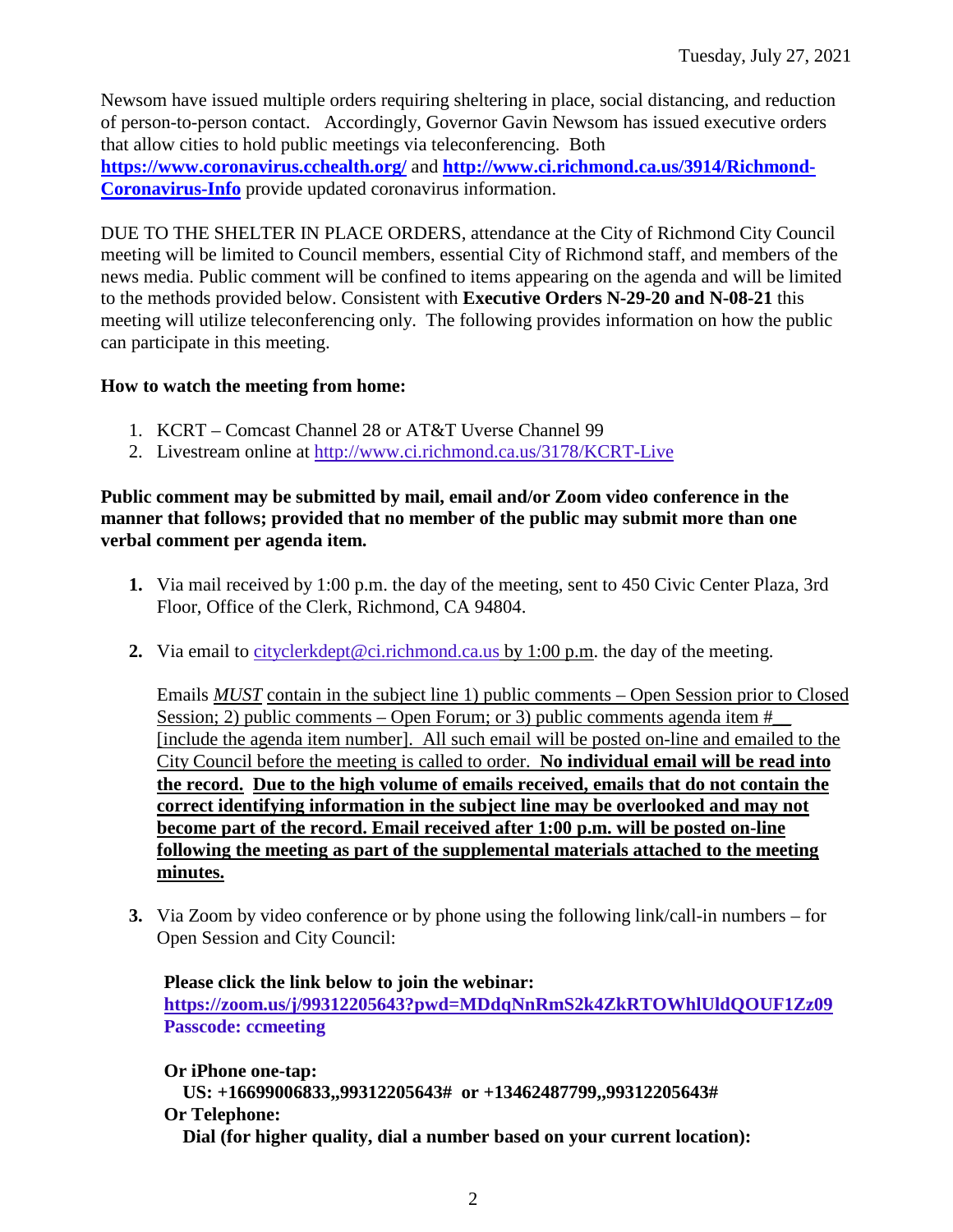#### Tuesday, July 27, 2021 **US: +1 669 900 6833 or +1 346 248 7799 or +1 253 215 8782 or +1 312 626 6799 or +1 929 205 6099 or +1 301 715 8592 Webinar ID: 993 1220 5643**

International numbers available: <https://zoom.us/u/aehrwCgISx>

a. To comment by video conference, click on the Participants button at the bottom of your screen and select the "Raise Your Hand" button to request to speak when Public Comment is being asked for. Speakers will be called upon in the order they select the "Raise Your Hand" feature. When called upon, press the unmute button. After the allotted time, you will then be re-muted.  $**$ 

b. To comment by phone, you will be prompted to "Raise Your Hand" by pressing "**\*9**" to request to speak when Public Comment is asked for. When called upon, you will be asked to unmuted by pressing \*6. After the allotted time, you will then be re-muted. Instructions of how to raise your hand by phone are available at:

[https://support.zoom.us/hc/en-us/articles/201362663 -Joining-a-meeting-by-phone.](https://support.zoom.us/hc/en-us/articles/201362663) \*\*

#### \*\***The mayor will announce the agenda item number and open public comment when appropriate. Individuals who would like to address the Council should raise their hand. The mayor will close public comment when public comment is concluded**.

**Open Forum for Public Comment:** Individuals who would like to address the City Council on matters not listed on the agenda or on items remaining on the consent calendar may do so under Open Forum.

*The City cannot guarantee that its network and/or the site will be uninterrupted. To ensure that the City Council receives your comments, you are strongly encouraged to submit your comments in writing in advance of the meeting.* 

#### **Record of all public comments:**

All public comments will be considered a public record, put into the official meeting record. All public comments will be available after the meeting as supplemental materials and will be posted as an attachment to the meeting minutes when the minutes are posted: [http://www.ci.richmond.ca.us/Archive.aspx?AMID=31.](http://www.ci.richmond.ca.us/Archive.aspx?AMID=31)

#### **Procedures for Removing Consent Calendar Items from the Consent Calendar**

Councilmembers and members of the public who wish to remove an item from the consent calendar must comply with the following procedures in order to remove an item from the consent calendar:

- 1. Telephone or email a City staff member who has knowledge of the subject matter by 2:00 p.m. on the day of meeting. Any staff member shown as an author of the agenda report for the particular item has knowledge of the subject matter and may be called.
- 2. Inform the City Clerk's Office by email at [cityclerkdept@ci.richmond.ca.us](mailto:cityclerkdept@ci.richmond.ca.us) or by phone at 510-620-6513, ext. 9, by 3:00 p.m. that they discussed the matter with staff with knowledge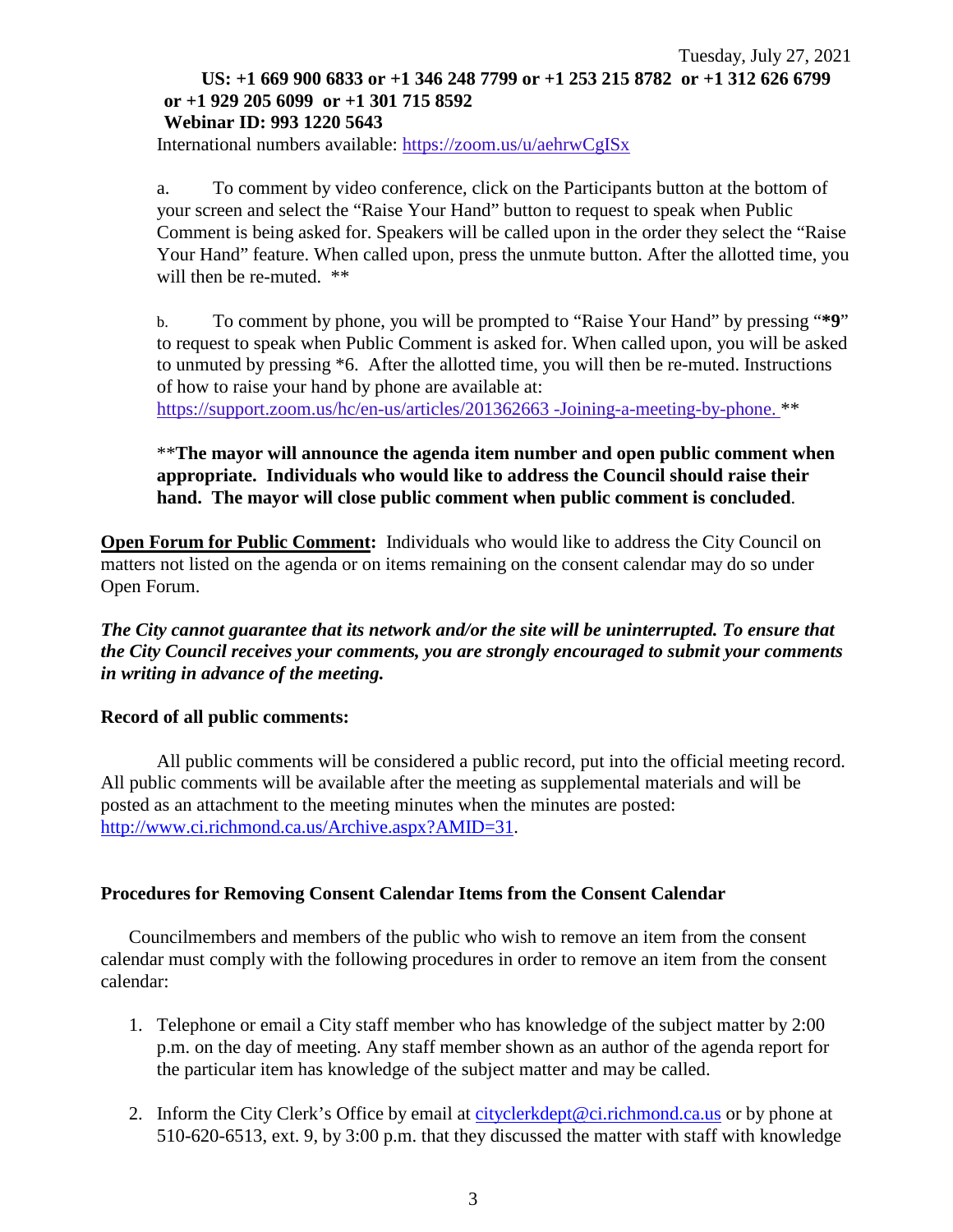Staff will be informed by the City Clerk's Office as soon as reasonably practicable after notice of the request to remove the item from the consent calendar. Staff may attend the meeting remotely.

#### **Accessibility for Individuals with Disabilities**

Upon request, the City will provide for written agenda materials in appropriate alternative formats, or disability-related modification or accommodation, including auxiliary aids or services and sign language interpreters, to enable individuals with disabilities to participate in and provide comments at/related to public meetings. Please submit a request, including your name, phone number and/or email address, and a description of the modification, accommodation, auxiliary aid, service or alternative format requested at least two days before the meeting. Requests should be emailed to [cityclerkdept@ci.richmond.ca.us](mailto:cityclerkdept@ci.richmond.ca.us) or submitted by phone at 510-620-6513, ext. 9, or 510-620-6509. Requests made by mail to City Clerk's Office, City Council meeting, 450 Civic Center Plaza, Richmond, CA 94804 must be received at least two days before the meeting. Requests will be granted whenever possible and resolved in favor of accessibility.

#### **Effect of Advisory on In-person public participation**

During the pendency of the **Executive Orders N-29-20 and N-08-21**, the language in this Advisory portion of the agenda supersedes any language below in the meeting procedures contemplating inperson public comment.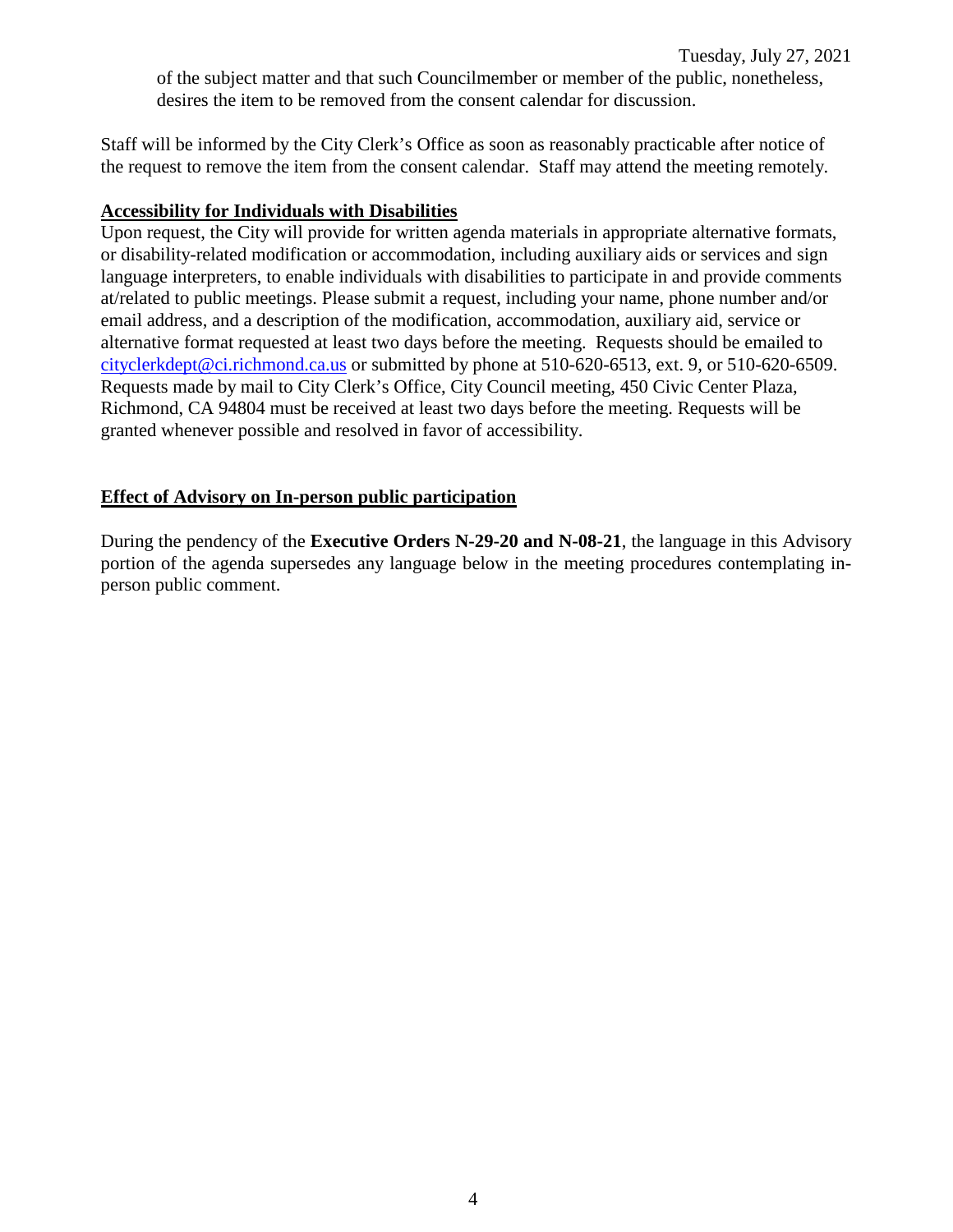# **MEETING PROCEDURES**

The City of Richmond encourages community participation at its City Council meetings and has established procedures that are intended to accommodate public input in a timely and time-sensitive way. As a courtesy to all members of the public who wish to participate in City Council meetings, please observe the following procedures:

**PUBLIC COMMENT ON AGENDA ITEMS:** Anyone who desires to address the City Council on items appearing on the agenda must complete and file a pink speaker's card with the City Clerk **prior** to the City Council's consideration of the item. Once the City Clerk has announced the item, no person shall be permitted to speak on the item other than those persons who have submitted their names to the City Clerk. Your name will be called when the item is announced for discussion. **Each speaker will be allowed up to TWO (2) MINUTES to address the City Council on NON-PUBLIC HEARING items listed on the agenda. Speakers are allowed up to THREE (3) minutes on PUBLIC HEARING items.**

**CONSENT CALENDAR:** Consent Calendar items are considered routine and will be enacted, approved or adopted by one motion unless a request for removal for discussion or explanation is received from the audience or the City Council. A member of the audience requesting to remove an item from the consent calendar that is sponsored by City staff must first complete a speaker's card and discuss the item with a City staff person who has knowledge of the subject material **prior** to filing the card with the City Clerk and **prior** to the City Council's consideration of Agenda Review. Councilmembers who request to remove an item from the consent calendar must do so during Agenda Review. An item removed from the Consent Calendar may be placed anywhere on the agenda following the City Council's agenda review.

**CONDUCT AT MEETINGS:** Richmond City Council meetings are limited public forums during which the City strives to provide an open, safe atmosphere and promote robust public debate. Members of the public, however, must comply with state law, as well as the City's laws and procedures and may not actually disrupt the orderly conduct of these meetings. The public, for example, may not shout or use amplifying devices, must submit comment cards and speak during their allotted time, may not create a physical disturbance, may not speak on matters unrelated to issues within the jurisdiction of the City Council or the agenda item at hand, and may not cause immediate threats to public safety.

**CITY HARASSMENT POLICY:** The City invites public comment and critique about its operations, including comment about the performance of its public officials and employees, at the public meetings of the City Council and boards and commissions. However, discriminatory or harassing comments about or in the presence of City employees, even comments by third parties, may create a hostile work environment, if severe or pervasive. The City prohibits harassment against an applicant, employee, or contractor on the basis of race, religious creed, color, national origin, ancestry, physical disability, medical condition, mental disability, marital status, sex (including pregnancy, childbirth, and related medical conditions), sexual orientation, gender identity, age or veteran status, or any other characteristic protected by federal, state or local law. In order to acknowledge the public's right to comment on City operations at public meetings, which could include comments that violate the City's harassment policy if such comments do not cause an actual disruption under the Council Rules and Procedures, while taking reasonable steps to protect City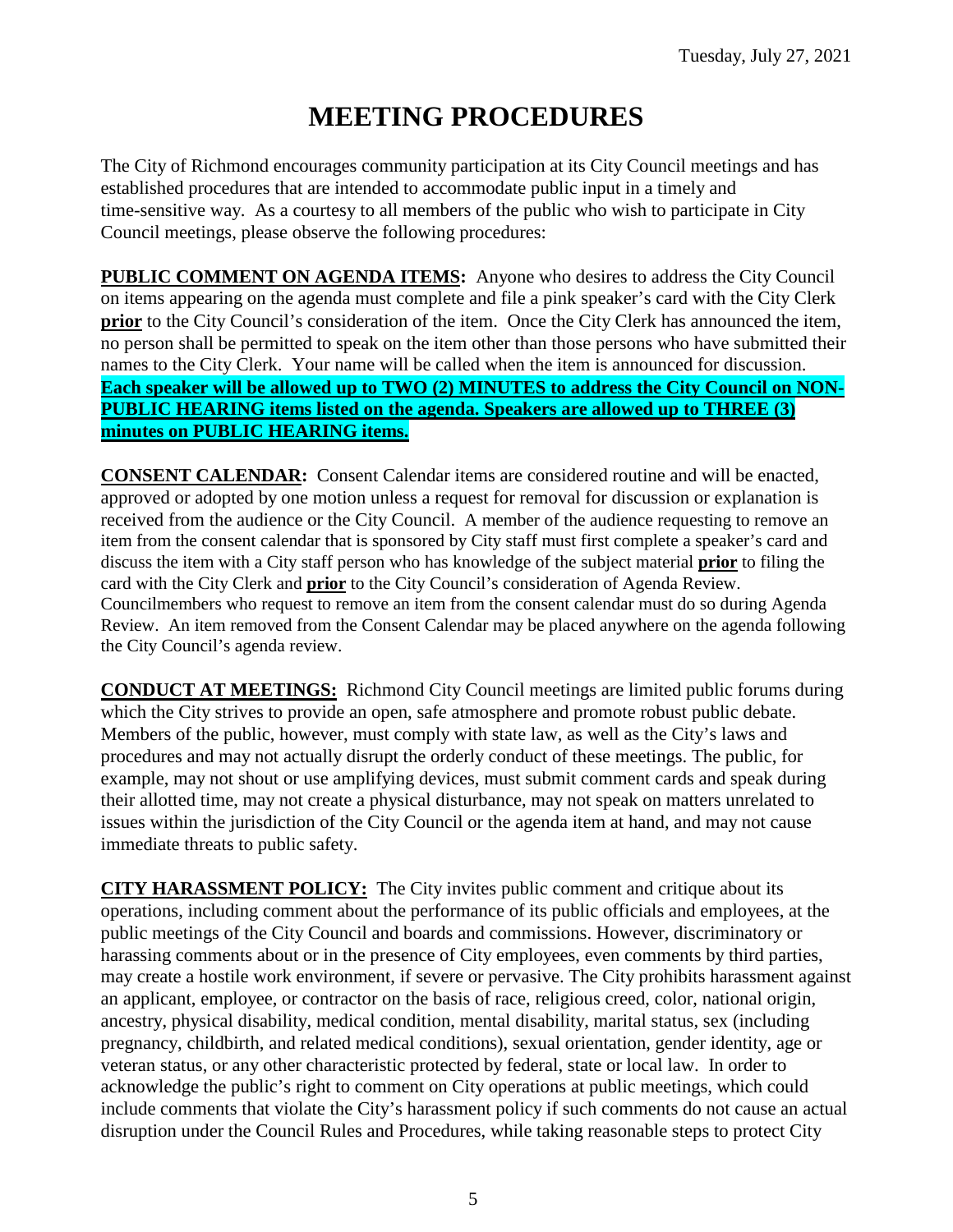employees from discrimination and harassment, City Boards and Commissions shall adhere to the following procedures. If any person makes a harassing remark at a public meeting that violates the above City policy prohibiting harassment, the presiding officer of the meeting may, at the conclusion of the speaker's remarks and allotted time: (a) remind the public that the City's Policy Regarding Harassment of its Employees is contained in the written posted agenda; and (b) state that comments in violation of City policy are not condoned by the City and will play no role in City decisions. If any person makes a harassing remark at a public meeting that violates the above City policy, any City employee in the room who is offended by remarks violating the City's policy is excused from attendance at the meeting. No City employee is compelled to remain in attendance where it appears likely that speakers will make further harassing comments. If an employee leaves a City meeting for this reason, the presiding officer may send a designee to notify any offended employee who has left the meeting when those comments are likely concluded so that the employee may return to the meeting. The presiding officer may remind an employee or any council or board or commission member that he or she may leave the meeting if a remark violating the City's harassment policy is made. These procedures supplement the Council Rules and Procedures relating to disruption of orderly conduct at Council meetings.

Any law enforcement officer on duty or whose service is commanded by the presiding officer shall be Sergeant-at-Arms of the Council meetings. He/she, or they, shall carry out all orders and instructions given by the presiding officer for the purpose of maintaining order and decorum at the Council meetings (City Council Rules of Procedure and Order Section III F, RMC Section 2.12.030).

**\*\*\*\*\*\*\*\*\*\*\*\*\*\*\*\*\*\*\*\*\*\*\*\*\*\*\*\*\*\*\*\*\*\*\*\*\*\*\*\*\*\*\*\*\*\*\*\*\*\*\*\*\*\*\*\*\*\***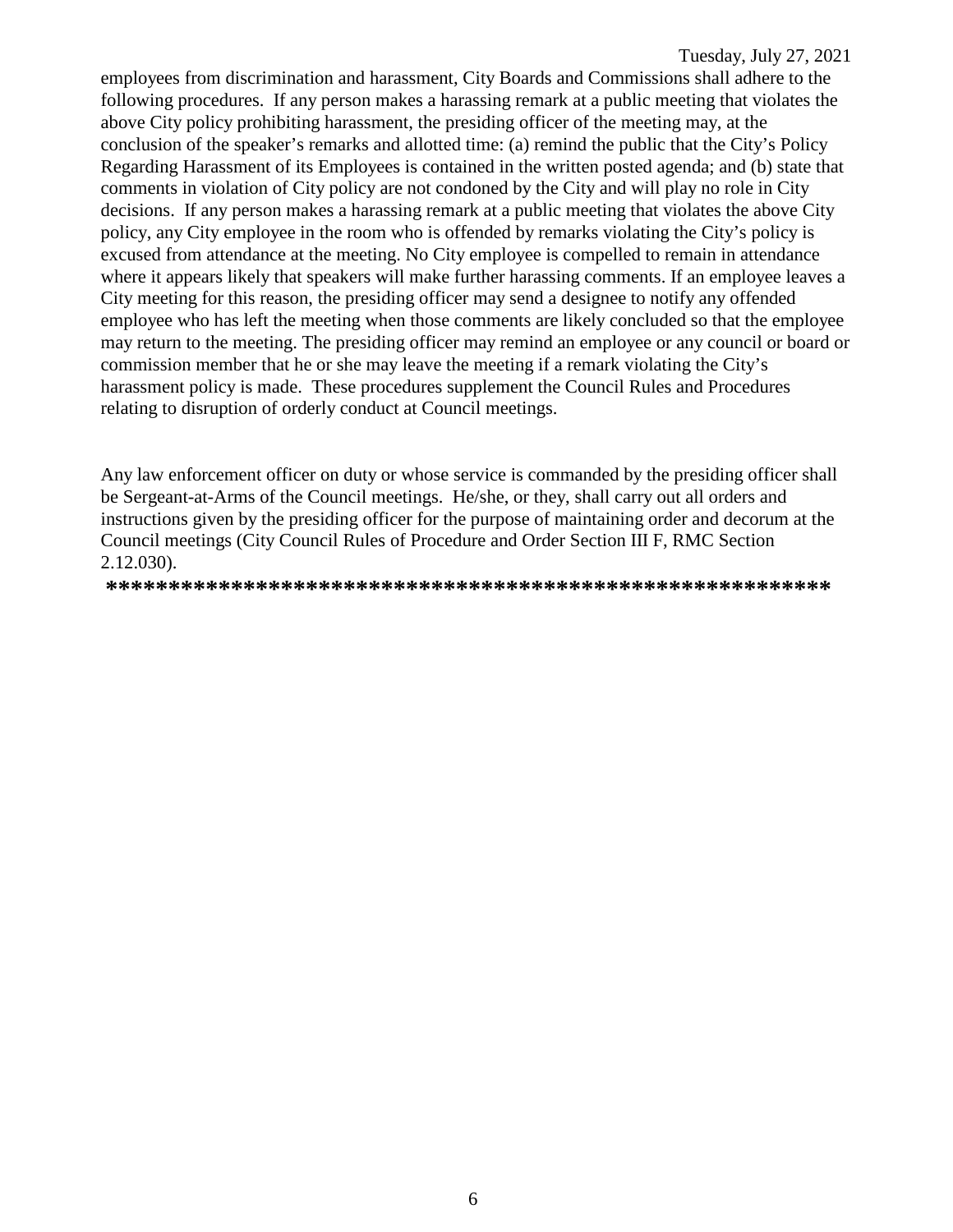## **OPEN SESSION TO HEAR PUBLIC COMMENT BEFORE CLOSED SESSION**

2:00 p.m.

#### **A. ROLL CALL**

## **CLOSED SESSION - RICHMOND CITY COUNCIL / RICHMOND HOUSING AUTHORITY**

#### **CITY COUNCIL**

CONFERENCE WITH LEGAL COUNSEL - EXISTING LITIGATION (paragraph (1) of Subdivision [d] of Government Code Section 54956.9):

Richmond Shoreline Alliance, SPRAWLDEF, Citizens for East Shore Parks, Sunflower Alliance, and GreenAction for Health and Environmental Justice v. City of Richmond

Luis Padilla, et al. v. City of Richmond

LIABILITY CLAIMS - (Government Code Section 54956.9):

Wade Taylor

CONFERENCE WITH LABOR NEGOTIATORS (Government Code Section 54957.6):

Agency Representatives: Jack Hughes Employee organizations:

- 1. SEIU Local 1021 Full Time Unit
- 2. SEIU Local 1021 Part Time Unit
- 3. IFPTE Local 21 Mid-Level Management Unit
- 4. IFPTE Local 21 Executive Management Unit
- 5. Richmond Police Officers Association RPOA
- 6. Richmond Police Management Association RPMA
- 7. IAFF Local 188
- 8. Richmond Fire Management Association RFMA

CONFERENCE WITH REAL PROPERTY NEGOTIATOR (Government Code Section 54956.8):

Property: Terminal One Agency negotiators: Laura Snideman, Shasa Curl and Lina Velasco Negotiating parties: Terminal One Development LLC Under negotiation: Price and terms of payment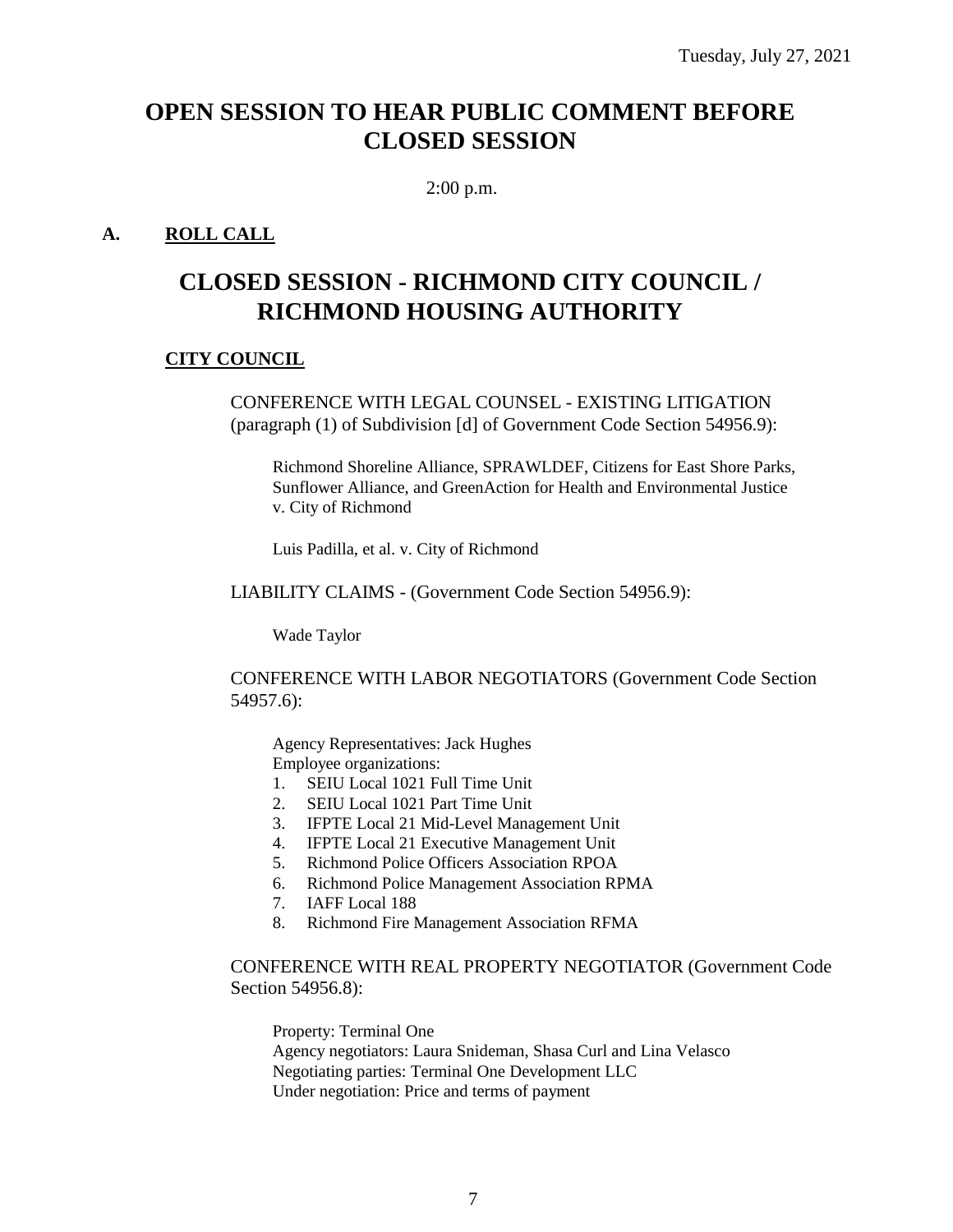#### **RICHMOND HOUSING AUTHORITY**

CONFERENCE WITH REAL PROPERTY NEGOTIATOR (Government Code Section 54956.8):

Property: Marina Way South, Virginia, Maine, So. 13th, So. 15th, and So. 16th , Richmond, CA (Nystrom) Agency negotiator: Shasa Curl and Nannette Beacham Negotiating parties: McCormack Baron Salazar (MBS) and Richmond Neighborhood Housing Services (RNHS) Under negotiation: Price and terms of payment

#### **B. ADJOURN TO CLOSED SESSION**

#### **C. PUBLIC COMMENT BEFORE CLOSED SESSION**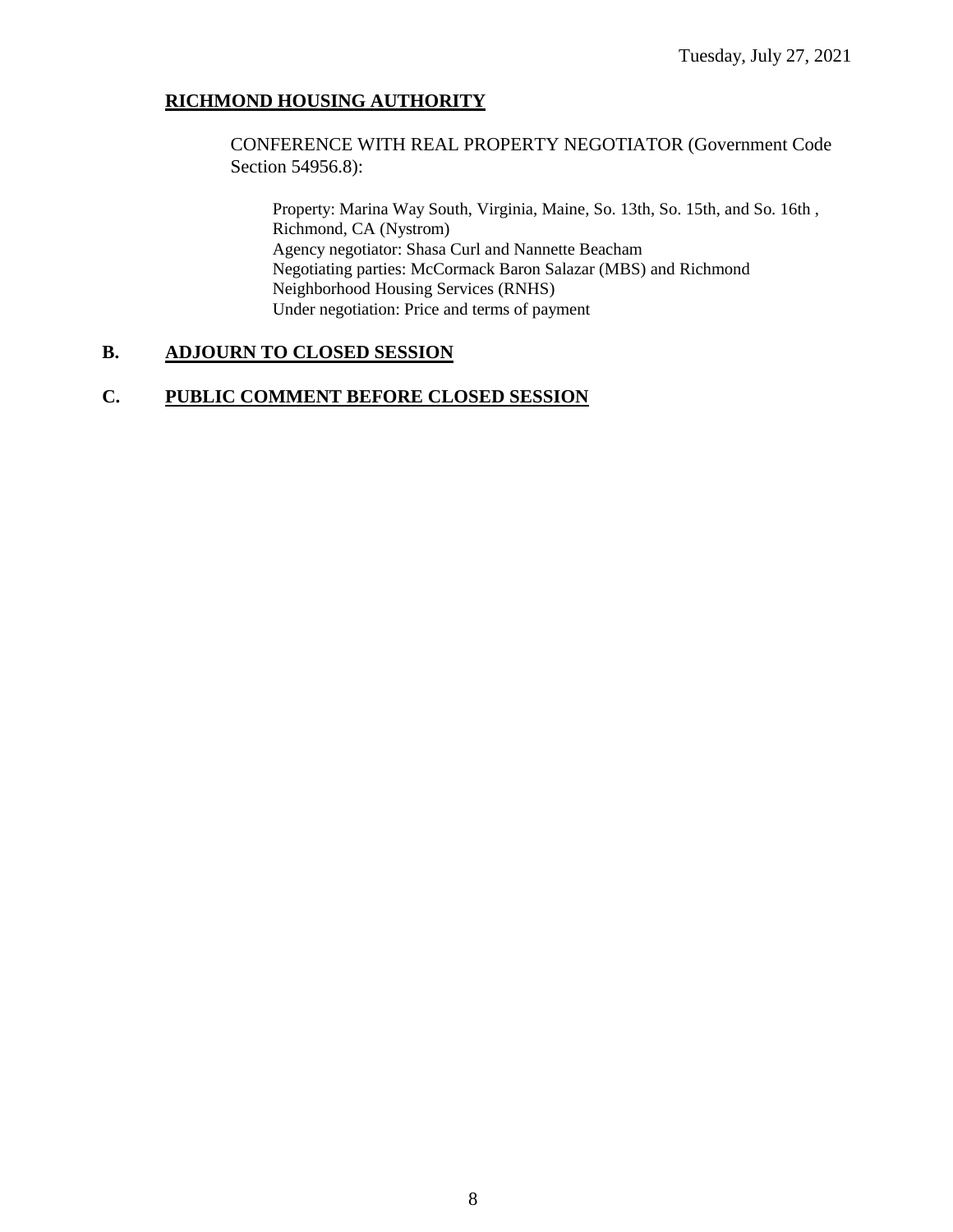## **SPECIAL MEETING OF THE RICHMOND HOUSING AUTHORITY**

#### 6:25 p.m.

#### **A. ROLL CALL**

- **B. PUBLIC COMMENT INSTRUCTIONAL VIDEO**
- **C. STATEMENT OF CONFLICT OF INTEREST**
- **D. REPORT FROM THE EXECUTIVE DIRECTOR**
- **E. OPEN FORUM FOR PUBLIC COMMENT**
- **F. AGENDA REVIEW**

#### **G. HOUSING AUTHORITY CONSENT CALENDAR**

- **G-1.** ADOPT a resolution authorizing the executive director to execute standing purchase orders with W.W. Grainger, Inc. in an amount not to exceed \$40,000 and HD Supply in an amount not to exceed \$80,000, for maintenance, repairs, and unit turnover activities for an initial two-year period - Richmond Housing Authority (Nannette Beacham 510-621-1300).
- **G-2.** ADOPT a resolution authorizing an extension of negotiating period for Richmond Housing Authority (RHA) to reach agreement with McCormack Baron Salazar (MBS) and Community Housing Development Corporation of North Richmond (CHDC), through September 30, 2021, with up to two 30-day extensions at the discretion of the executive director and issue a Request for Proposals (RFP) to solicit a new owner/operator for Richmond Village in the event RHA fails to reach agreement with MBS and CHDC - Richmond Housing Authority (Nannette J. Beacham 510-621-1300).
- **G-3.** ADOPT a resolution approving a one-year term contract and two optional oneyear extensions, with NBS a financial consulting group to prepare the indirect cost allocation and Title 2 CFR compliance plans in an amount not to exceed \$50,000 ending August 1, 2024 - Richmond Housing Authority/Finance (Anil Comelo/Nannette Beacham 510-620-6740).
- **G-4.** APPROVE the minutes of the June 15, 22, and 29, 2021, special meetings, and June 29, 2021, special joint meeting of the Richmond Housing Authority - City Clerk's Office (Pamela Christian 510-620-6513).

#### **H. ADJOURNMENT**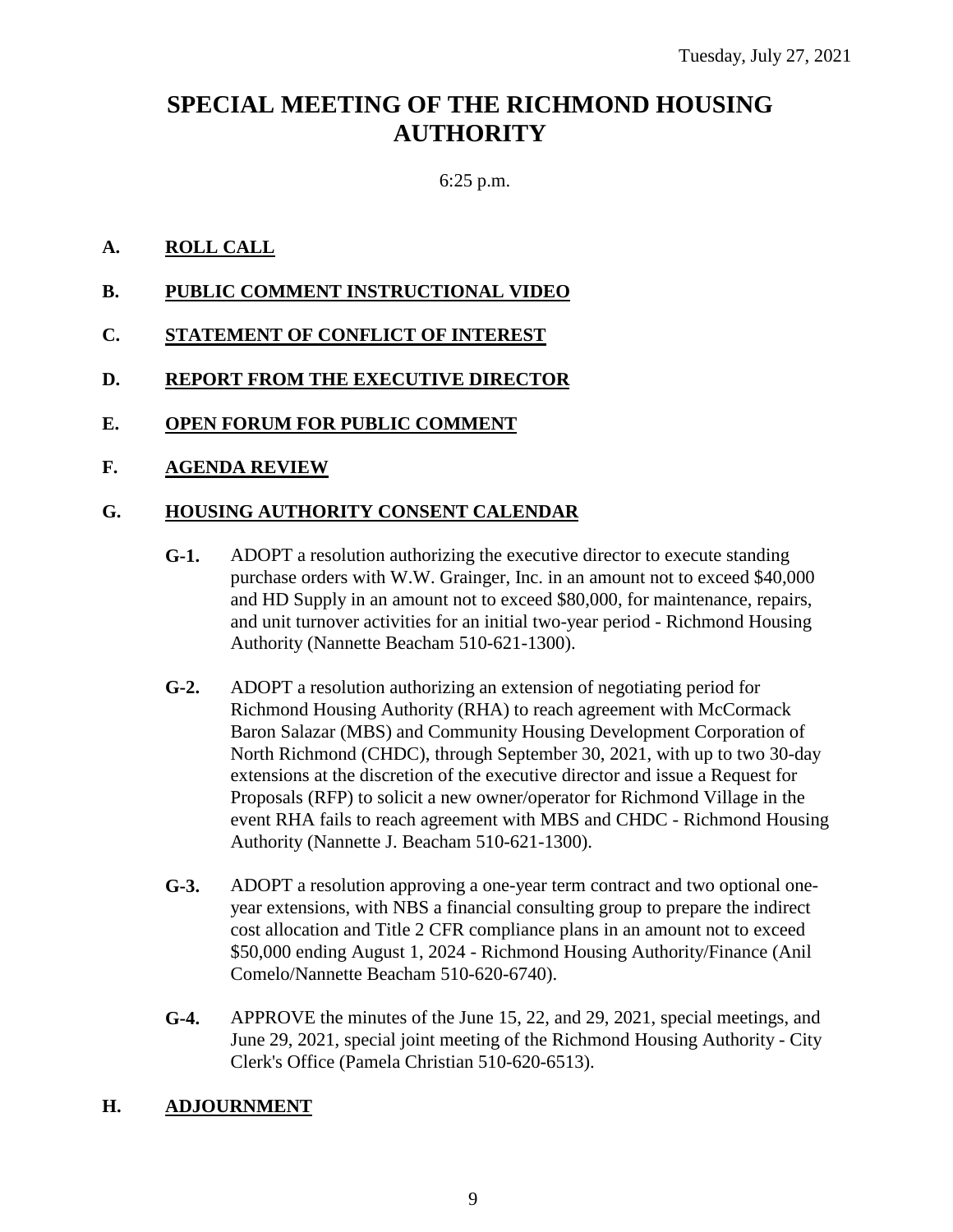## **REGULAR MEETING OF THE RICHMOND CITY COUNCIL**

6:30 p.m.

#### **A. ROLL CALL**

#### **B. STATEMENT OF CONFLICT OF INTEREST**

#### **C. AGENDA REVIEW**

#### **D. PRESENTATIONS, PROCLAMATIONS, AND COMMENDATIONS**

- **D-1.** PROCLAMATION declaring September 2021 as Betty Reid Soskin Month in the City of Richmond - Office of the Mayor (Mayor Tom Butt 510-620-6503).
- **D-2.** PROCLAMATION recognizing former Richmond resident and blues legend Mr. Jimmy McCracklin's Centennial Birthday (posthumously) and declare August 13, 2021, as Richmond Ambassador Blues Legend Jimmy McCracklin Day - Councilmember Nathaniel Bates (510-620-6743).
- **D-3.** ANNOUNCE recent resignation from City of Richmond boards, commissions, and committees; and ANNOUNCE vacancies as of July 21, 2021, and ask that interested individuals send applications to the City Clerk - Office of the Mayor (Mayor Tom Butt 510-620-6503).

#### **E. REPORT FROM THE CITY ATTORNEY OF FINAL DECISIONS MADE DURING CLOSED SESSION**

#### **F. REPORT FROM THE CITY MANAGER**

#### **G. REPORT FROM THE POLICE CHIEF**

#### **H. OPEN FORUM FOR PUBLIC COMMENT**

#### **I. CITY COUNCIL CONSENT CALENDAR**

- **I-1.** APPROVE a contract with Net Electric, Inc.in an amount not to exceed \$74,867; and AUTHORIZE the city manager to execute the Bay Area Air Quality Management District Funding Agreement Amendment No. 2 to complete Project 19EV021 related tasks; and APPROPRIATE grant funds in the Fiscal Year 2021-22 Transportation budget - Library and Community Services Department (LaShonda White/Denée Evans 510-621-1718).
- **I-2.** APPROVE the minutes of the June 29, 2021, special meeting of the City Council - City Clerk's Office (Pamela Christian 510-620-6513).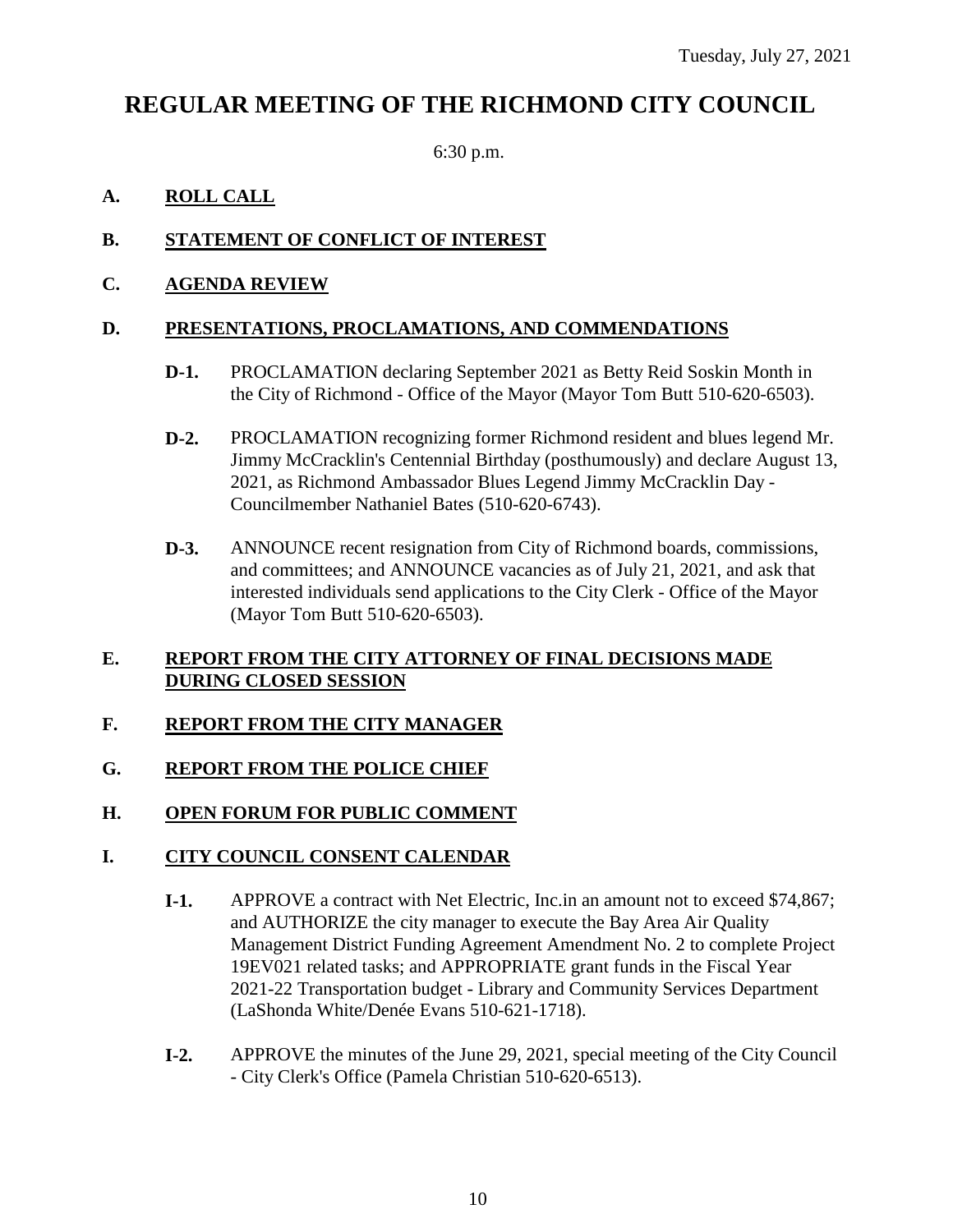- **I-3.** APPROVE appointments to the Commission on Aging: APPOINT Regina Whitney, new appointment, seat #8, term expiration date May 19, 2025; and Cate Burkhart, re-appointment, seat #11, term expiration date May 19, 2025 - Office of the Mayor (Mayor Tom Butt 620-6503).
- **I-4.** APPROVE a three-year contract with Verizon Connect (formerly Networkfleet) for monthly GPS tracking and management in an amount not exceed \$150,000 - Public Works Department (Joe Leach 510-620-5478).
- **I-5.** APPROVE the purchase of a HD Tilt Back Tire Changer from Snap-On in an amount not to exceed \$13,500 - Public Works Department (Joe Leach 510-620- 5478/Dee Karnes 510-231-3044).
- **I-6.** APPROVE a contract for transmission repairs to a Fire Department apparatus (Unit #514; VIN 4S7AT2F997C057106) with AG Transmission Repair, Inc., in an amount not to exceed \$15,000 - Public Works Department (Joe Leach 510- 620-5478/Dee Karnes 510-231-3044).
- **I-7.** ADOPT a resolution appropriating funds from the 2019A Wastewater Bond proceeds and APPROVE Veolia Water to manage and award contracts for the BAAQMD permitting for the Grit Removal, Aeration Process Upgrade Project to Yorke Engineering, LLC ("Yorke") and to be managed by Veolia Water in an amount not to exceed \$19,139 [project cost of \$16,428 plus a 16.5 percent markup of \$2,711] - Public Works Department (Joe Leach 510-620-5478).
- **I-8.** ADOPT a resolution approving a contract for Veolia Water to manage a subcontract with Myers & Sons Construction in an amount not to exceed \$6,429,791 [Project cost of \$4,839,888, plus 16.5 percent Veolia mark-up \$798,582, plus 15 percent project contingency \$725,983, plus a (9 percent Veolia mark-up of \$65,338)] - Public Works Department (Joe Leach 510-620-5478).
- **I-9.** ADOPT a resolution to ACCEPT the Cutting-Carlson-Hoffman Sanitary Sewer Wet Weather Capacity Improvement Project in the Richmond Municipal Sewer District and AMEND the Fiscal Year 2021-22 budget in the amount of \$329,550 - Public Works Department (Joe Leach 510-620-5478/Mary Phelps 510-621- 1269).
- **I-10.** APPROVE a contract with the Local Government Commission in the amount of \$57,000, for two AmeriCorps CivicSpark fellows to support citywide greenhouse gas (GHG) reduction and climate action efforts from September 2021 to August 2022 - City Manager's Office (Shasa Curl/Samantha Carr 510-620-6512).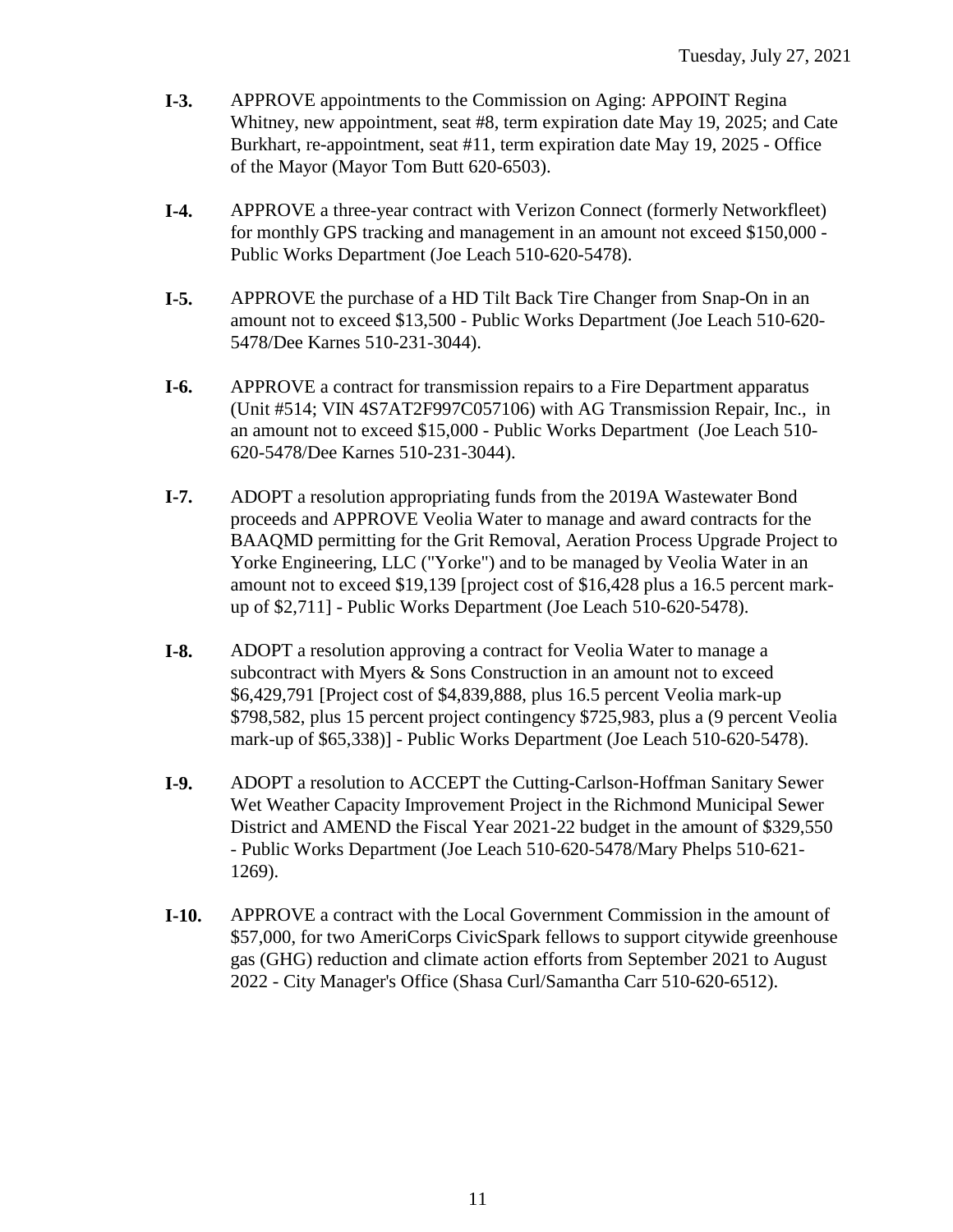- **I-11.** ADOPT a resolution approving the final recommendation from the Richmond Fund for Children and Youth (RFCY) Oversight Board to award 20 RFCY grants to youth-serving public and nonprofit organizations in a total amount not to exceed \$1,620,000 from July 1, 2021, through June 30, 2022; AUTHORIZE the city manager or her designee to negotiate and execute Grant Service Agreements with approved grantees; and APPROPRIATE an additional \$120,000 to align the Fiscal Year (FY) 2021-22 RDCY budget with the approved FY 2021-22 one percent General Fund allocation - Department of Children and Youth (LaShonda White/Patrick Seals/Guadalupe Morales 510-620-6512).
- **I-12.** APPROVE a recommendation from the Environment & Community Investment Agreement (ECIA) Grant Review Committee to award a Fiscal Year 2021-2022 grant to Mindful Life Project in an amount not to exceed \$12,500, and AUTHORIZE the city manager to negotiate and execute Grant Service Agreements with the approved grantee - Library and Community Services Department (LaShonda White 510-620-6512).
- **I-13.** ADOPT a resolution to ACCEPT and APPROPRIATE the Sexual Assault Law Enforcement Specialized Units Program grant from the Cal OES funds in the amount of \$204,500 and APPROVE the continuation of a contract with Community Violence Solutions, funded by the Cal OES grant for on-site advocates to assist victims of sexual assault in the amount not to exceed \$94,611 - Police Department (Chief Bisa French 510-621-1802).
- **I-14.** ADOPT a resolution to accept and appropriate \$68,840 in funding from the Edward Byrne Memorial Justice Assistance Grant (JAG) Program awarded to the Richmond Police Department for the purchase of police safety equipment - Police Department (Chief Bisa French 510-621-1802).
- **I-15.** ADOPT a resolution to accept and appropriate \$66,080 in funding from the Edward Byrne Memorial Justice Assistance Grant (JAG) Program awarded to the Richmond Police Department for the purchase of police safety equipment - Police Department (Chief Bisa French 510-621-1802).
- **I-16.** APPROVE a \$90,000 amendment to the legal services agreement with the law firm of Burke Williams & Sorensen, LLP for services rendered from April 1, 2021, through June 30, 2023 for the Hacienda Project and other RHA projects - City Attorney's Office (Teresa L. Stricker 510-620-6509). **This item was continued from the cancelled July 20, 2021, meeting.**
- **I-17.** APPROVE an amendment to the legal services agreement with the law firm of Burke, Williams &Sorensen, LLP for services rendered from July 1, 2021, through June 30, 2023, for general municipal and personnel matters - City Attorney's Office (Teresa L. Stricker 510-620-6509). **This item was continued from the cancelled July 20, 2021, meeting.**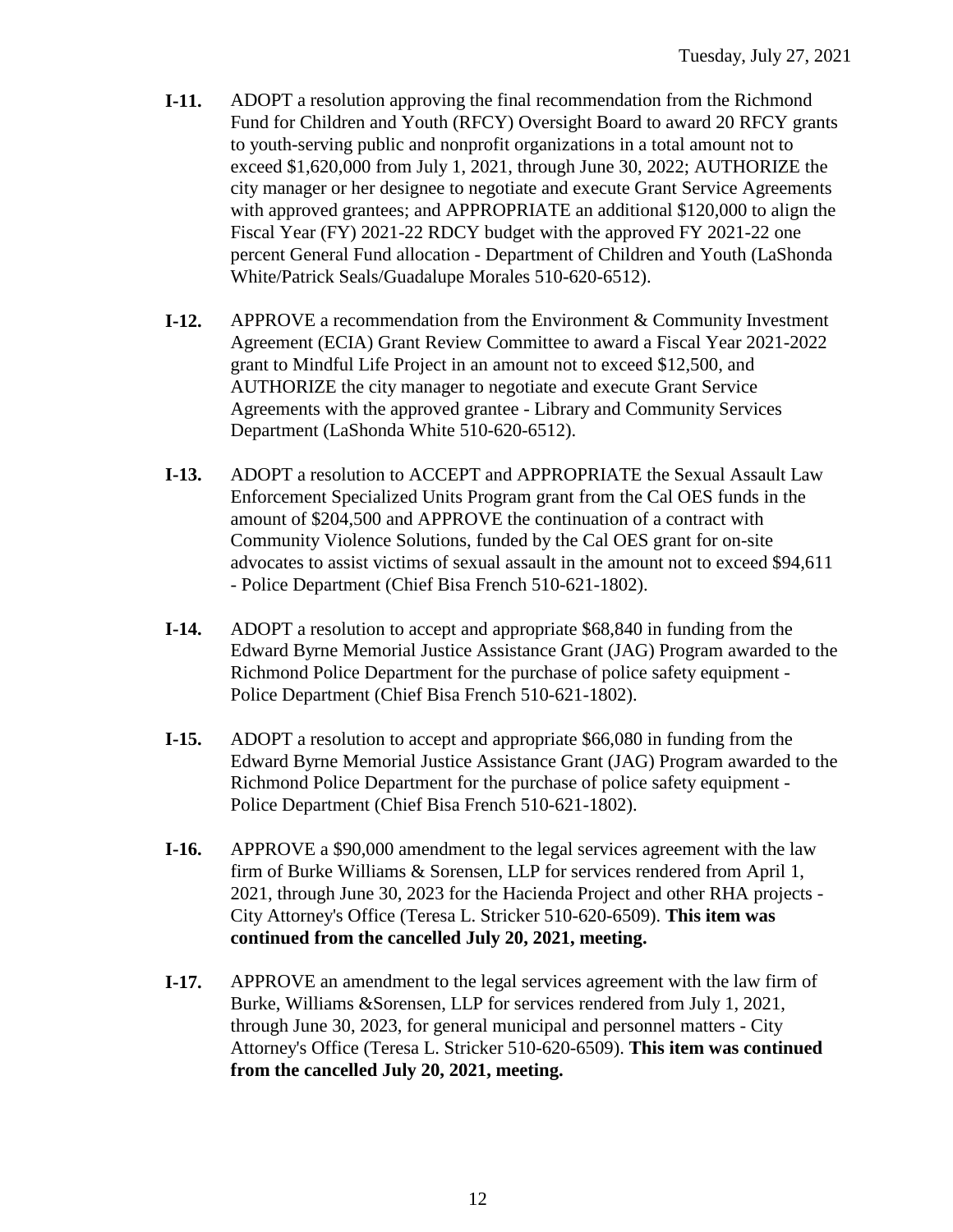- **I-18.** APPROVE the legal services agreement with the law firm of Best, Best & Krieger for services rendered from April 1, 2021, through June 30, 2023, for general municipal matters - City Attorney's Office (Teresa L. Stricker 510-620- 6509). **This item was continued from the cancelled July 20, 2021, meeting.**
- **I-19.** APPROVE a sole-source contract with Rebuilding Together East Bay-North, in an amount not to exceed \$983,975, for a term ending on June 30, 2022, for SOS! Richmond to provide outreach and support services to unsheltered people who reside in encampments and safe parking sites in the City of Richmond - Councilmembers Gayle McLaughlin (510-620-6636) and Claudia Jimenez (510- 620-6565). **This item was continued from the cancelled July 20, 2021, meeting.**
- **I-20.** APPROVE a legal services agreement in the amount of \$80,000 with Oppenheimer Investigations Group LLP to conduct personnel investigations and a first amendment in an amount of \$40,000 to an existing legal services agreement with the law firm of Bertrand, Fox, Elliot, Osman & Wenzel for a total contract amount of \$50,000 to provide ongoing labor and employment legal advice to the Human Resources Department - Human Resources Department (Marc Fox 510-620-6602). **This item was continued from the cancelled July 20, 2021, meeting.**
- **I-21.** ADOPT an ordinance (second reading) setting the tax rate for the Tax Override Pension Fund for Fiscal Year 2021-2022 at 0.14 percent - Finance Department (Anil Comelo 510-620-6600/Antonio Banuelos 510-620-6741)..
- **I-22.** APPROVE for the Community Services Department-Recreation Division and Parks and Landscaping Division to superimpose six Pickle Ball Courts onto the Booker T. Anderson Tennis Courts to make it a multi-sport use sport facility - Councilmember Eduardo Martinez (510-620-6593) and Library and Community Services Department (Jim Nantell/Ranjana Maharaj 510-685-7095).
- **I-23.** APPROVE a contract with Renne Public Law Group to provide professional services to develop a city-wide Community Benefits Policy with the term ending October 31, 2021; and APPROPRIATE funds in the amount of \$100,000 for the contract expenditure from the Fiscal Year 2021-2022 Budget - City Manager's Office (Shasa Curl 510-620-6512).

#### **J. BUDGET SESSION**

**J-1.** RECEIVE a presentation on options to achieve long-term fiscal sustainability – City Manager's Office (Laura Snideman/LaShonda White 510-620-6512).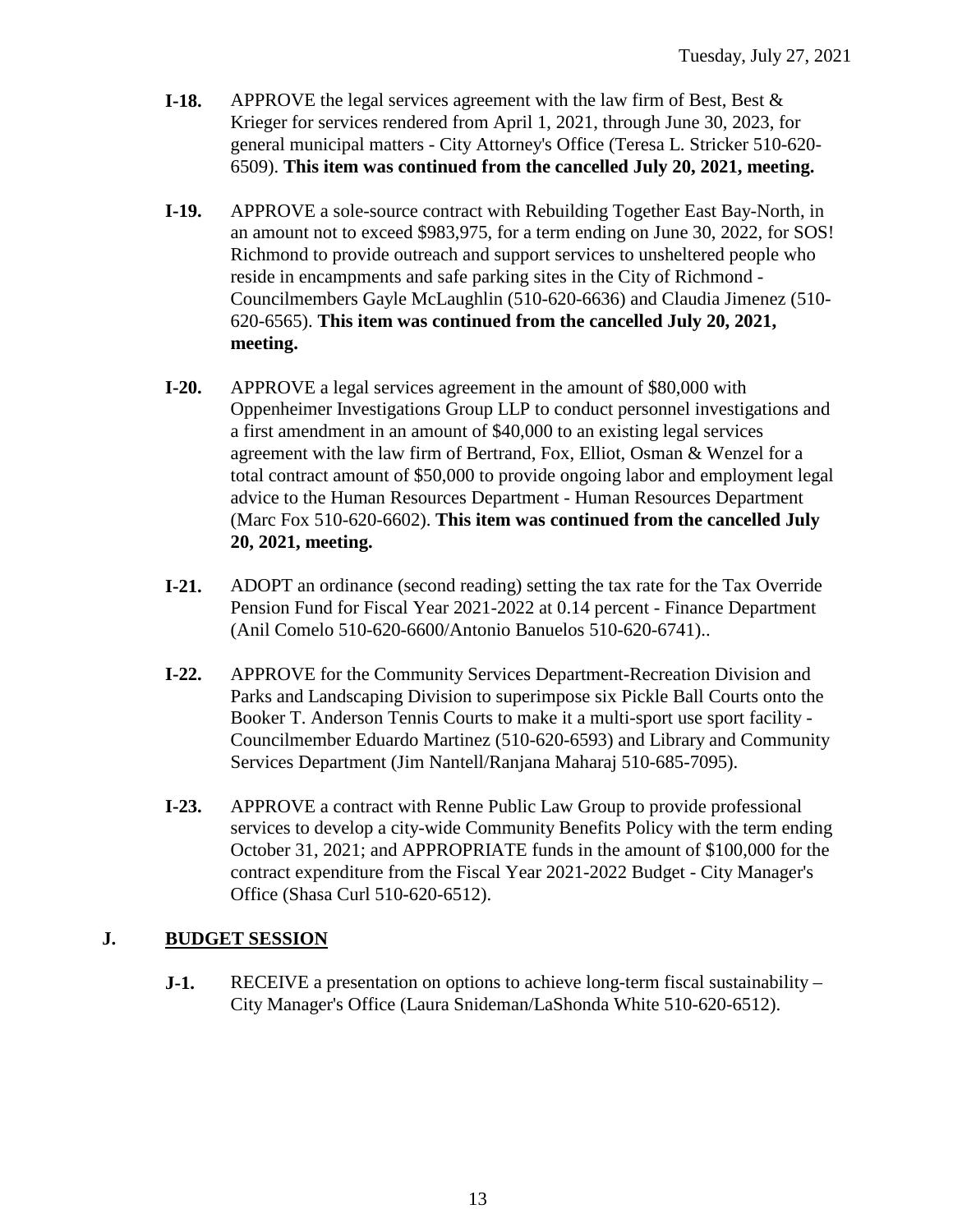#### **K. PUBLIC HEARINGS**

**K-1.** HOLD a public hearing and ADOPT a resolution approving a report of sewer service charges for Fiscal Year 2021-22 allowing for the sanitary and stormwater fees to be collected on the annual 2021-22 tax rolls - Public Works Department (Joe Leach/Mary Phelps 510-620-5478).

#### **L. STUDY AND ACTION SESSION**

- **L-1.** DIRECT staff (city attorney) to review University of California Berkeley's research, the City Charter and other relevant legal authority to determine if the City Council has the authority to extend voting rights to undocumented Richmond residents to participate in local elections and, upon completion, DIRECT staff to present their findings to Council and, if authority exists, agendize an item for Council to consider such voting rights extension - Councilmember Claudia Jimenez (510-620-6565), Councilmember Eduardo Martinez (510-620-6593) and Vice Mayor Demnlus Johnson, III (510-620-6568). **This item was continued from the July 6, 2021, and cancelled July 20, 2021, meeting.**
- **L-2.** CONSIDER forming an Inter-Agency Liaison Committee between the City of Richmond and AC Transit to discuss transit related matters on a quarterly schedule and direct staff to send a letter of interest to AC Transit - Councilmembers Claudia Jimenez (510-620-6565) and Melvin Willis (510-412- 2050). **This item was continued from the cancelled July 20, 2021, meeting.**
- **L-3.** RECEIVE a report from the Richmond-Shimada Friendship Commission Councilmember Nathaniel Bates (510-620-6743).
- **L-4.** RECEIVE an annual report from the Richmond Youth Council Vice Mayor Demnlus Johnson, III (510-620-6568).
- **L-5.** ADOPT a resolution amending the City of Richmond City Council Rules of Procedure and Order (initially adopted by Resolution No. 27-06 and amended in subsequent years) to modify the last sentence of Section II A. (1) of this policy to eliminate the authority of the mayor to unilaterally cancel any future regular or special meeting of the City Council, so as to concur with the City of Richmond's democratic process of governance - Councilmembers Gayle McLaughlin (510- 620-6636) and Claudia Jimenez (510-620-6565).
- **L-6.** RECEIVE a presentation focused on the Richmond Bike Share Program and a discussion regarding transportation priority project implementation strategies - Library and Community Services Department (LaShonda White/Denée Evans 510-621-1718).